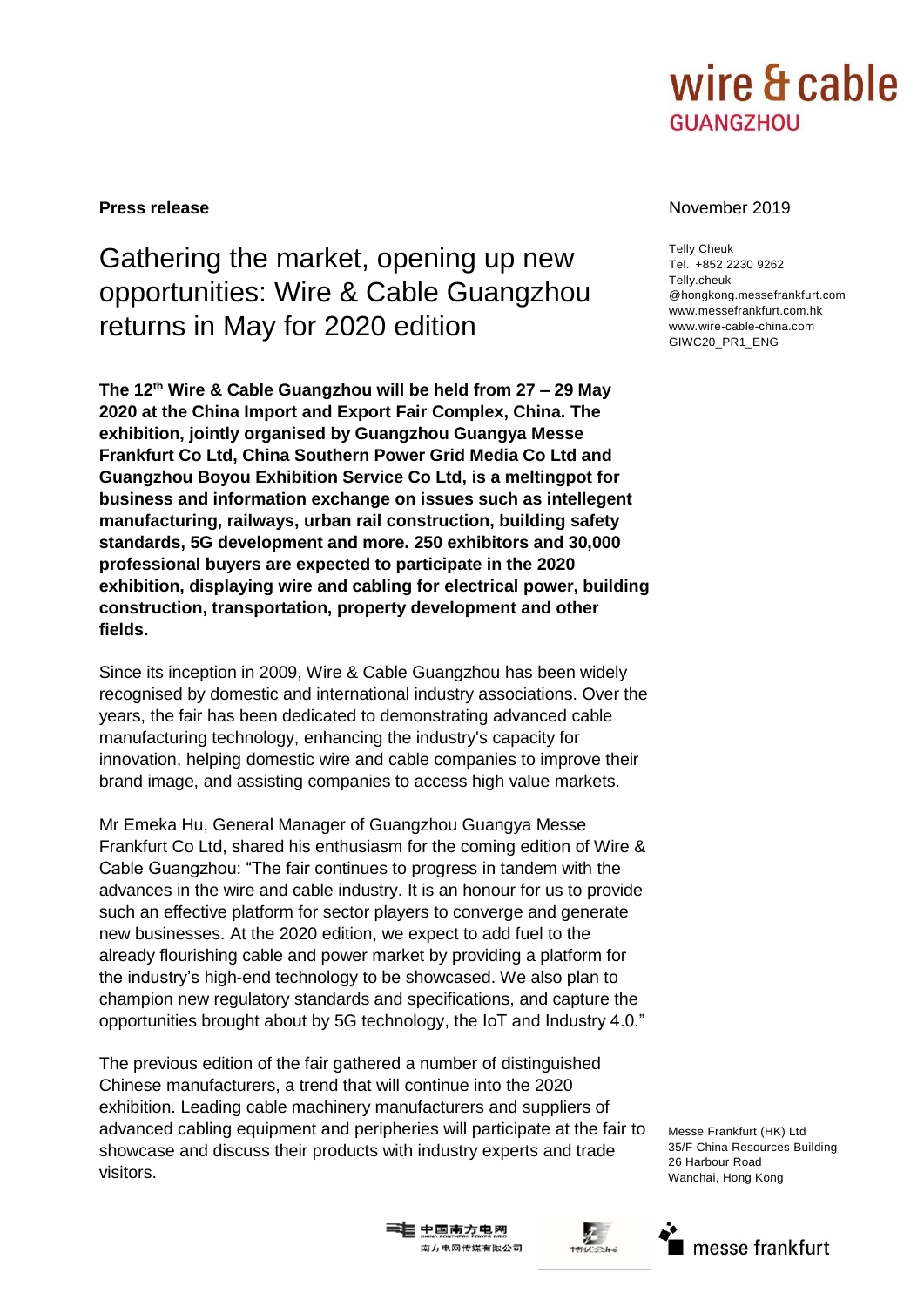## **Spotlight on certification – a vital step to expand into new markets**

The European Union is tightening its fire protection performance requirements for construction projects, requiring all electrical control, communication and optical cables to comply with EU CE-CPR standards. Uncertified products will not qualify for import into the EU. In response to this regulation, China has also launched a new set of industry standards and specifications<sup>1</sup>. To reflect these changes in policy, Wire and Cable Guangzhou 2020 will invite more domestic and overseas cable testing and certification organisations to share information on professional cable testing and certification. With the new Chinese regulations meeting global standards, domestic firms are expected to benefit from expanding business opportunities overseas.

# **Opportunities arising from industry 4.0, 5G technology and the IoT**

The arrival of Industry 4.0 and industrial automation in the form of intelligent devices and robots has already been seen across various production sectors, and is expected to gain momentum. According to the National Bureau of Statistics, there was a one-third increment increase in industrial robots from January to May 2018 in China. Related wire and cable products are hence in higher demand, with companies aiming to maximise their business opportunities during this period of transformation.

Mr Miao Wei, China's Minister of Industry and Information Technology, has stressed that as 5G technology matures, China should deploy high capacity 5G optical networks to help create an application ecosystem and accelerate the pace of cloud adoption across key industrial enterprises<sup>2</sup>. Furthermore, thanks to Chinese state development plans in core wire and cable markets (electrical grid, new energy, smart grid, rail transit, aerospace, marine engineering, and more), the outlook for the domestic wire and cable industry remains optimistic. With the addition of new sales avenues in the wake of rising 5G technology, it is expected that industry demand will reach more than USD 1.9 trillion by 2024, exceeding production capacity<sup>3</sup>.

Reflecting these changes, the 5<sup>th</sup> edition of the Wire and Cable Asia Forum (WCAF) will bring together academic experts, technical engineers, and corporate representatives from the domestic and overseas cable and power sectors to discuss the development of 5G communications and other important issues.

A series of fringe events such as expert committee meetings and awards for the top 10 technological innovations of the year will also take place, providing a well-rounded communication platform for the industry's most

<sup>&</sup>lt;sup>1</sup> "The wire and cable industry needs professional and authoritative third-party and certification organisations", 7 May 2019, Elecfans[, http://www.elecfans.com/d/930205.html,](http://www.elecfans.com/d/930205.html)

retrieved on 21 November 2019

<sup>2</sup> "5G accelerates the commercial competition in optical fibre and cable market", 5 September 2019, CPNN[, http://www.cpnn.com.cn/zdzg/201909/t20190905\\_1152319.html,](http://www.cpnn.com.cn/zdzg/201909/t20190905_1152319.html) retrieved on 21 November 2019

<sup>3</sup> "The arrival of 5G brings new update to the cable and wire industry", 25 July 2019, Ybzhan,

[http://www.ybzhan.cn/news/detail/75148.html,](http://www.ybzhan.cn/news/detail/75148.html) retrieved on 21 November 2019